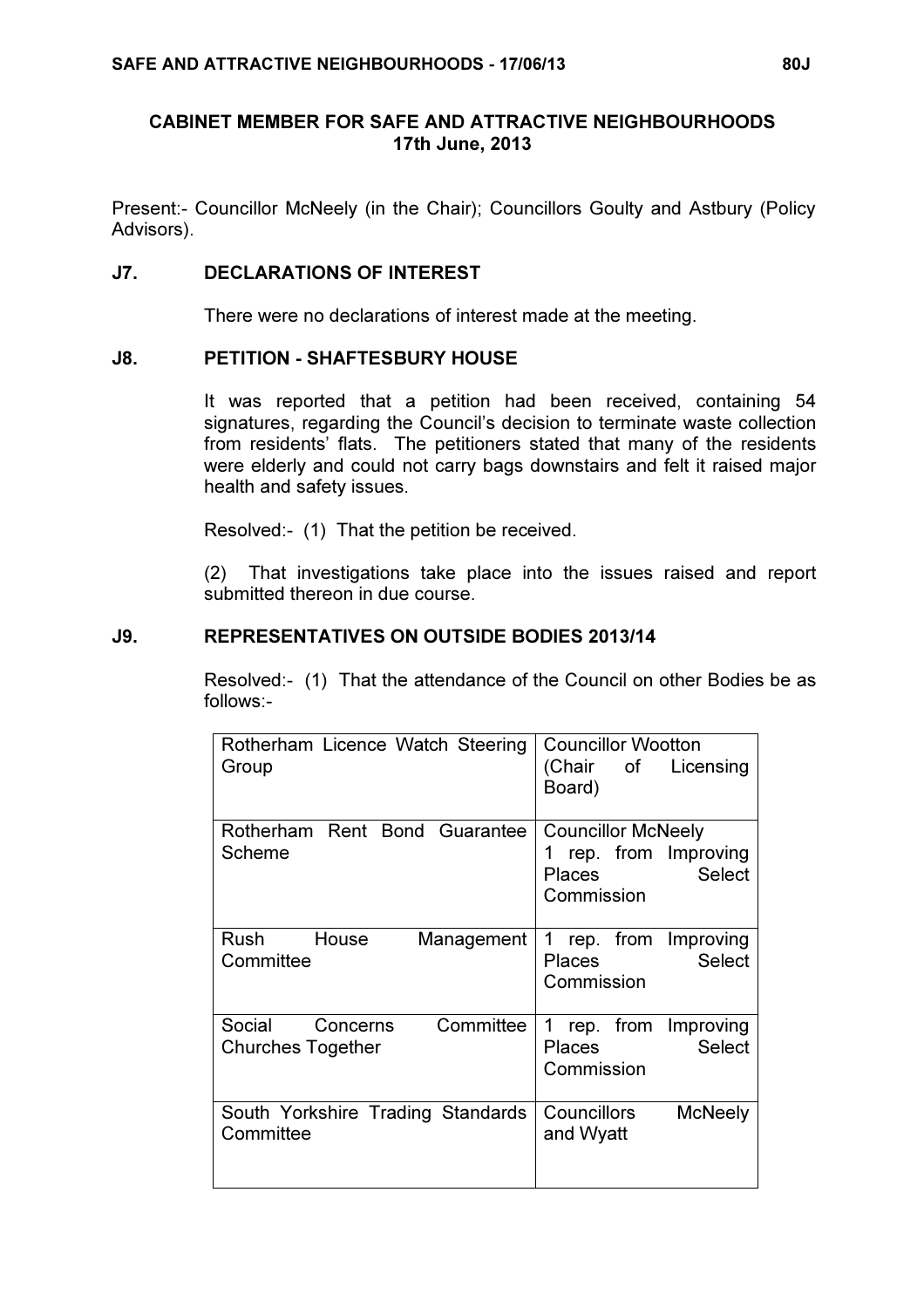| Environmental<br>Protection<br>UK.<br><b>Yorkshire and Humberside Division</b> | 4 reps. from Improving<br><b>Select</b><br><b>Places</b><br>Commission<br><b>Councillor Wyatt</b>   |
|--------------------------------------------------------------------------------|-----------------------------------------------------------------------------------------------------|
| Women's Refuge                                                                 | rep. from Improving<br><b>Select</b><br><b>Places</b><br>Commission                                 |
| Sheffield City Region Housing and<br><b>Regeneration Board</b>                 | <b>Councillor McNeely</b>                                                                           |
| Yorkshire and Humberside Pollution<br>and Advisory Council                     | <b>Councillor Astbury</b><br>2 reps. from Improving<br><b>Select</b><br><b>Places</b><br>Commission |

(2) That the Improving Places Select Commission be requested to nominate representation to those indicated above.

# J10. HOUSING REVENUE ACCOUNT OUTTURN 2012/13

 Consideration was given to a report presented by Mark Scarrott, Finance Manager, which presented the unaudited outturn position on the Housing Revenue Account (HRA) for the financial period 2012/13.

The report set out the outturn position, an overall surplus (transfer to Working Balance) of £6.801M, an increase on the budgeted sum which was in the main as a result of prudent operational and financial management achieving a series of savings whilst maximising collectable income.

Contained in the report was a summary of the key income and expenditure variances from the approved budget illustrating:-

Housing Repairs

- Underspend of £2.212M on Repairs.
- − The final number of minor voids completed in year was 1,506 compared to a budget provision of 1,600
- Slippage on painting, plastering and batched repairs
- − Overspend on responsive repairs budget
- Bad weather contingency/contractual risks budget not required

Supervision and Management

- − Overall underspend of £2.080M
- − Comprehensive review of Service Level Agreements
- − Review of procurement costs
- − Support cost savings
- Savings on planned maintenance and gas/electric charges within District Heating Schemes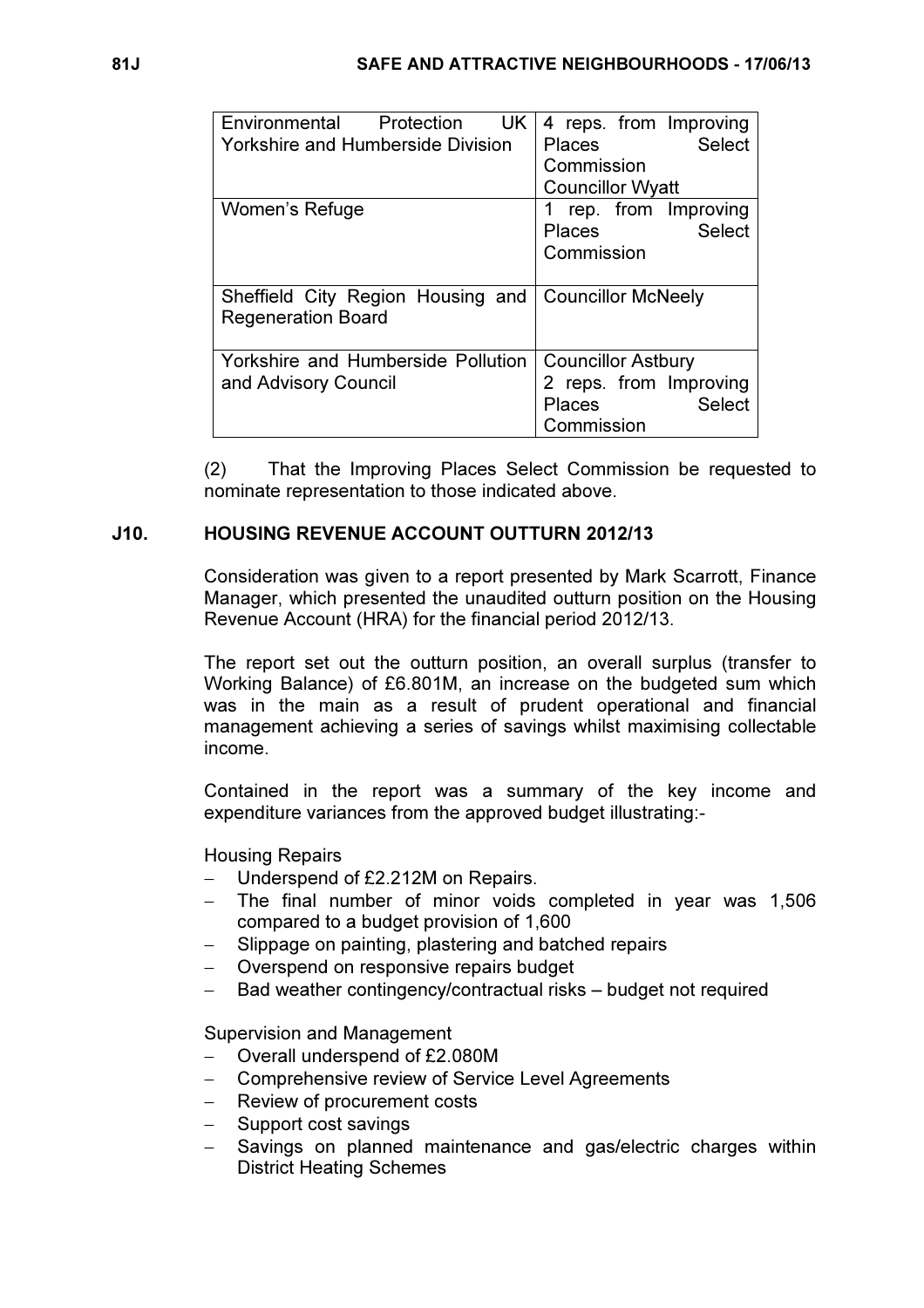- − Review of staffing structure
- − Council-wide moratorium on non-essential spend

#### Negative Housing Subsidy

Final audited 2011/12 claim resulted in the Authority paying less HRA subsidy back to Central Government than anticipated

Cost of Capital

− Overspend of £315,000 due to interest rate fluctuations during the year

Impairment of Fixed Assets (non-dwellings)

− Under self-financing the costs of impairment/revaluation of nondwellings was a new charge to the HRA

The report also set out in detail the year end Housing Revenue Account Operating Statement for 2012/13.

Further information was provided on the main reasons for the variations against the various budget lines which made up the total expenditure.

Resolved:- That the report be received and the unaudited Housing Revenue Account outturn for 2012/13 be noted.

## J11. NEIGHBOURHOODS GENERAL FUND OUTTURN 2012/13

 Consideration was given to a report presented by Mark Scarrott, Finance Manager, which provided details on the Revenue Outturn position for Neighbourhoods Services accounted for in the General Fund for 2012-13.

The final 2012/13 budget for the service after in-year virements was £2.458M. The 2012/13 outturn position against budget was a net underspend of £338,000 or 13.75%) and represented an increase in the underspend of £157k previously reported, largely due to the further impact of the Council wide moratorium on non-essential spend and controlled vacancy management.

This approach had been necessary as part of a range of measures designed to ensure that the Council was able to achieve a balanced budget. It was not anticipated that this position would be replicable in future years.

Two requests to carry forward unspent balances were to be included in the Council's consolidated outturn report to Cabinet  $(3<sup>rd</sup>$  July, 2013) as follows:-

- − Members' Community Leadership Fund £21,248.
- − Dispersed Units (now treated as a Trading Account) £62,074.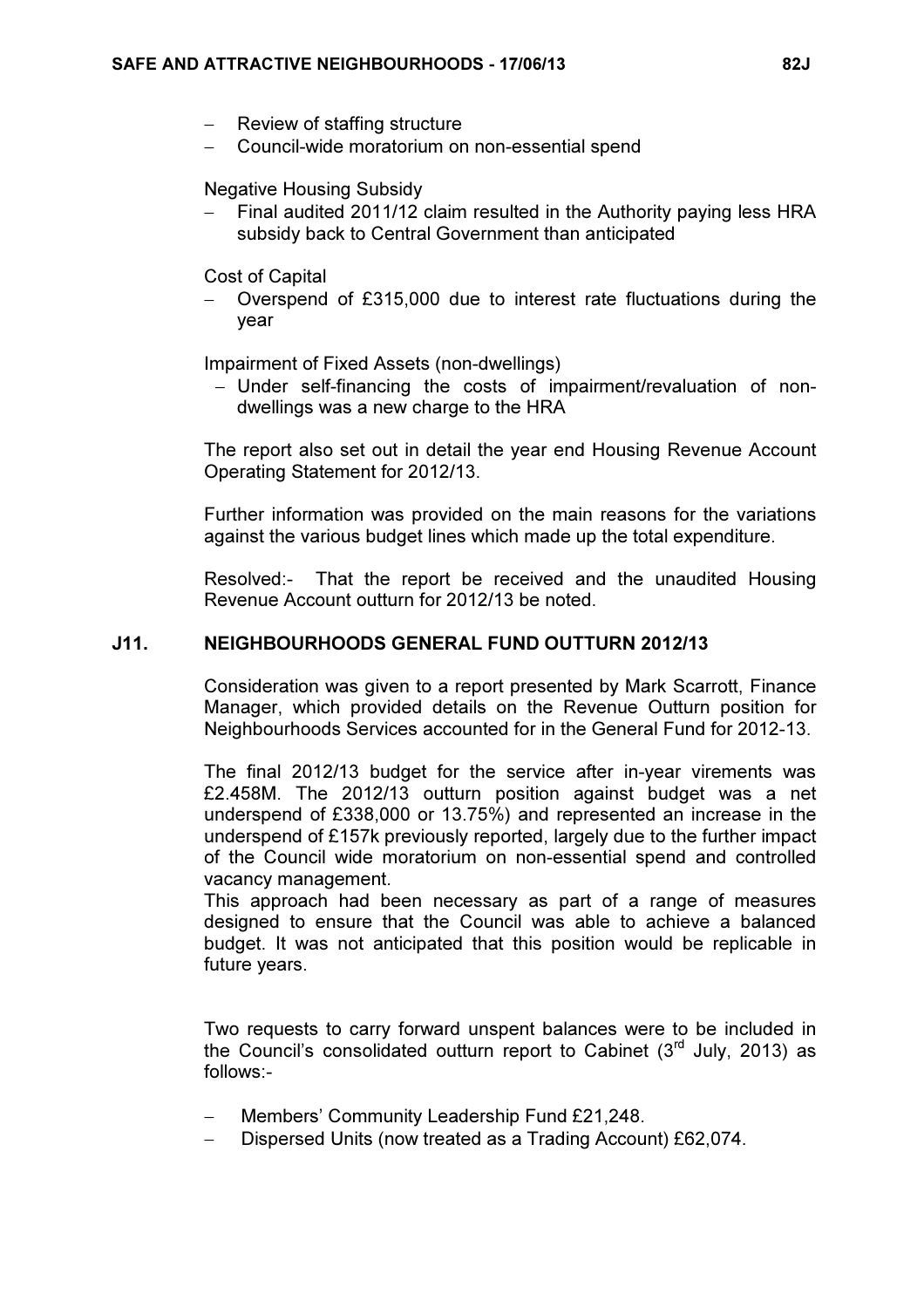The report set out in detail the summary outturn position for the Service and further information and clarification provided.

Reference was made and detailed appendices which provided the analysis of the key areas of underspend.

Resolved:- That the report be received and the unaudited 2012/13 revenue outturn contents be noted.

## J12. AIDS AND ADAPTATIONS SERVICE IMPROVEMENT

 The Director of Housing and Neighbourhoods submitted a report on further work required in the Aids and Adaptations Service to improve the customer journey and reduce the waiting time it took for a customer to know if they had been approved for a non-urgent major adaptation.

Authorisation was also requested for additional Housing Revenue Account funding to cover the shortfall for public major adaptations.

To improve, the Service was going to completely change the way that major adaptation referrals were allocated, approved and issued to contractors by:-

- − Abolishing the backlog system. The referral would be allocated from receipt and processed up to approval. Once approved it would be the responsibility of the Team Co-ordinator to issue to the contractor enabling the Service to monitor and issue major adaptations in date order
- − Whilst waiting for their adaptation to be approved/carried out, customers would receive a contact every 6 weeks notifying them of current waiting time. They would have a contact name/number
- Work underway on improving the monitoring of work from the IT system to enable monitoring of workload, work flow and implementation of a check list to assist the electronic storage of documents
- − Performance Management Framework implemented

Extra financial resources were required to enable orders to be processed quicker, reduce waiting times for those customers in the backlog whilst continuing to process the current year's orders. £297,716 was required to cover public adaptations which could be met from the Housing Revenue Account; £145,709 was required for private adaptations which could be met from the Right to Buy Receipts carried forward from 2012/13.

Resolved:- (1) That the proposals contained within the report and action plan submitted to reduce the backlog of non-urgent major adaptations to zero (currently 231), with an average reduction in waiting time from an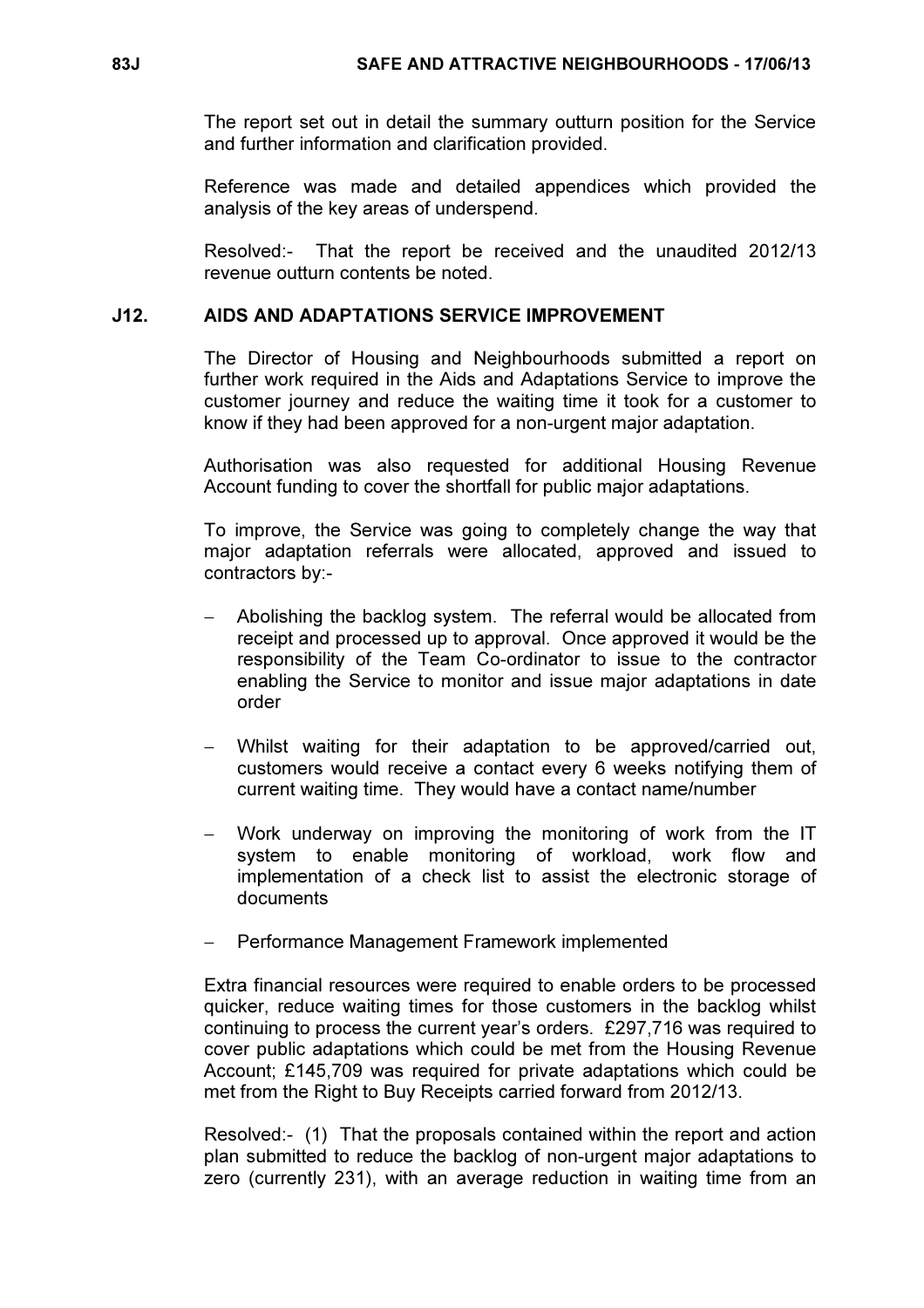application to be processed from 6 months currently to 3 months, by  $31<sup>st</sup>$ December, 2013, be approved.

(2) That additional Housing Revenue Account funding of £297,715 for public major adaptations and £145,709 Right to Buy receipts funding for private major adaptations be approved.

(3) That a further report be submitted at the end of quarter 2.

## J13. HOUSING INVESTMENT PROGRAMME 2012-13 INDICATIVE **OUTTURN**

 Consideration was given to a report presented by the Director of Housing and Neighbourhoods which represented the indicative outturn position for the 2012/13 Capital Programme.

As at the end of 2012/13, the final indicative spend on the HIP was £21.890M compared to a budget provision of £22.777M, an underspend of £887,000 (-3.90% variance).

The report submitted provided details of savings and slippage on the individual schemes of work with the overall programme and highlighted the fact that the resources not drawn down in 2012/13 would be carried forward into next year.

Further information was provided on:-

Total Capital Works to Properties Fair Access to All Regeneration/Neighbourhood Renewal – Private and Public Sector Other Public Sector

Resources not drawn down in 2012/13 due to the savings identified would be carried forward into subsequent years.

Resolved:- That the report be received and the indicative 2012/13 outturn position be noted.

## J14. EXCLUSION OF THE PRESS AND PUBLIC

 Resolved: - That, under Section 100A(4) of the Local Government Act 1972, the press and public be excluded from the meeting for the following item of business on the grounds that it involves the likely disclosure of exempt information as defined in Paragraph 3 of Part I of Schedule 12A to the Local Government Act 1972 (as amended 2006 – information relates to finance and business affairs).